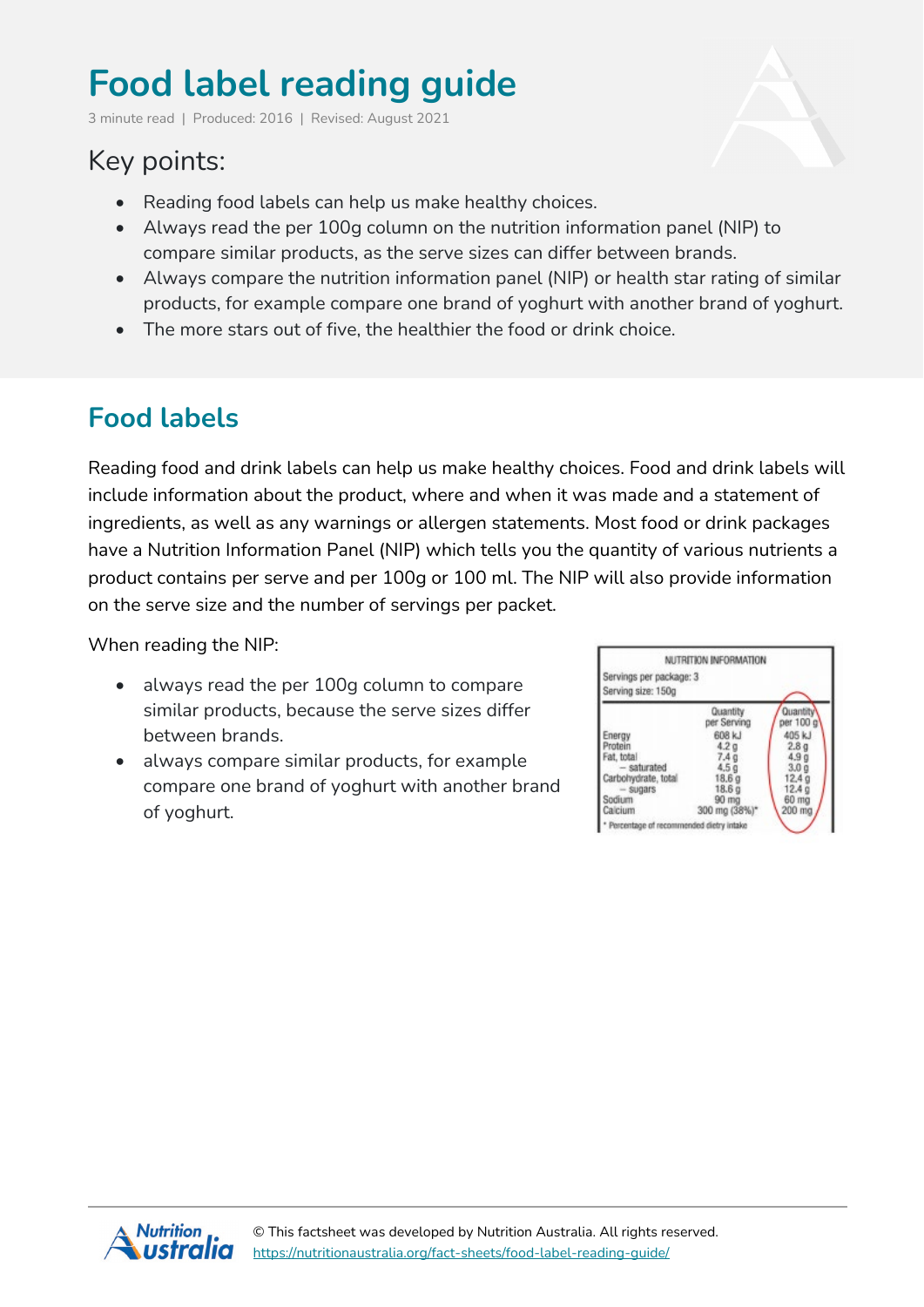# **What to look for when reading food and drink labels (per 100g)**



# **Health Star Ratings**

The Health Star Rating is a front of pack labelling scheme which can be used to make healthier food choices at a glance. The rating range is from  $\frac{1}{2}$  – 5 stars and the more stars, the healthier the choice.